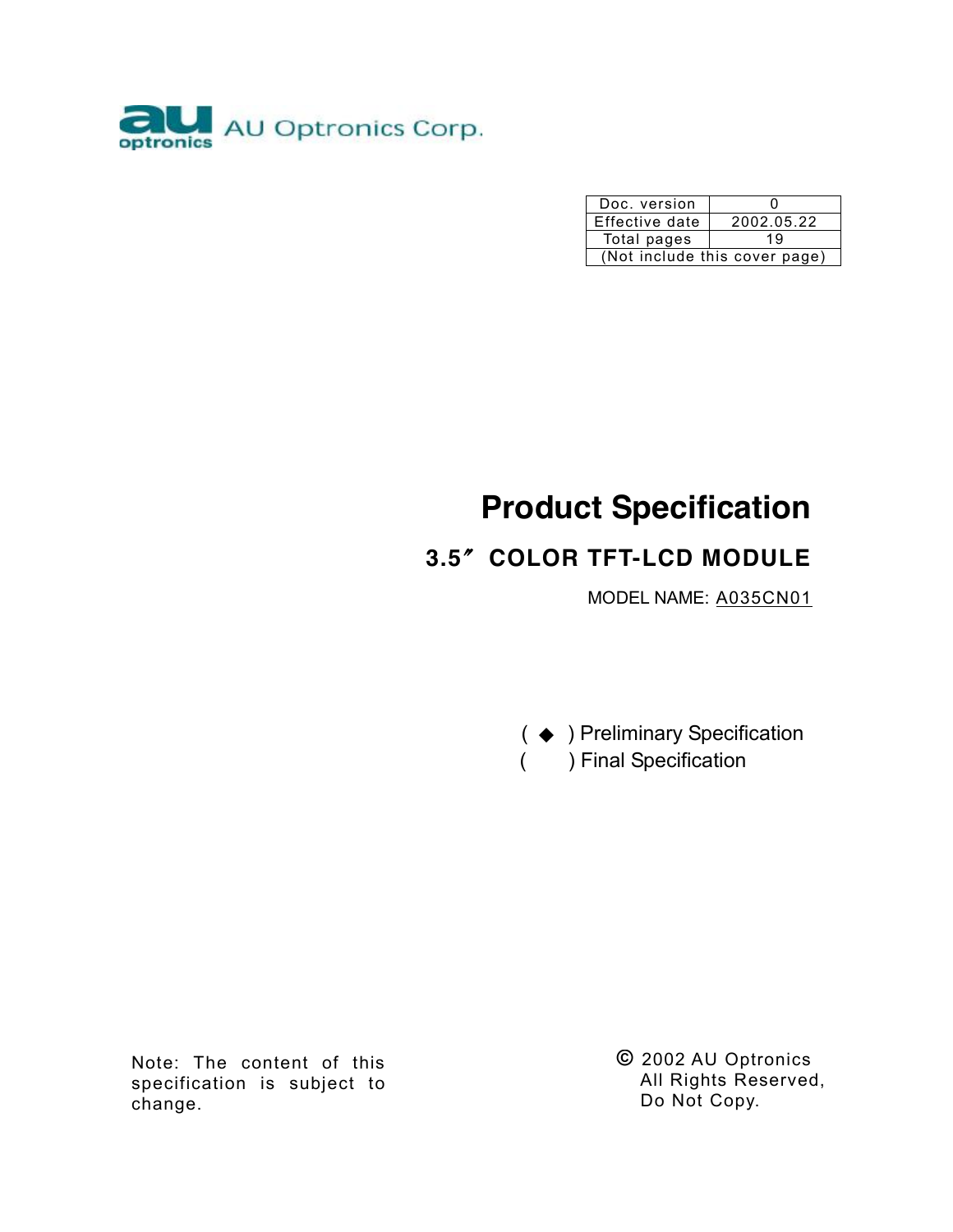# Record of Revision

| Version     | Revise Date | Page    | Content                                   |  |  |
|-------------|-------------|---------|-------------------------------------------|--|--|
| $\pmb{0}$   | 22/May/2002 | ۳       | First draft                               |  |  |
| $\mathbf 1$ | 30/Dec/2002 | $\bf 8$ | Viewing Angle: [L/R] 40(min), 45(typical) |  |  |
|             |             |         |                                           |  |  |
|             |             |         |                                           |  |  |
|             |             |         |                                           |  |  |
|             |             |         |                                           |  |  |
|             |             |         |                                           |  |  |
|             |             |         |                                           |  |  |
|             |             |         |                                           |  |  |
|             |             |         |                                           |  |  |
|             |             |         |                                           |  |  |
|             |             |         |                                           |  |  |
|             |             |         |                                           |  |  |
|             |             |         |                                           |  |  |
|             |             |         |                                           |  |  |
|             |             |         |                                           |  |  |
|             |             |         |                                           |  |  |
|             |             |         |                                           |  |  |
|             |             |         |                                           |  |  |
|             |             |         |                                           |  |  |
|             |             |         |                                           |  |  |
|             |             |         |                                           |  |  |
|             |             |         |                                           |  |  |
|             |             |         |                                           |  |  |
|             |             |         |                                           |  |  |
|             |             |         |                                           |  |  |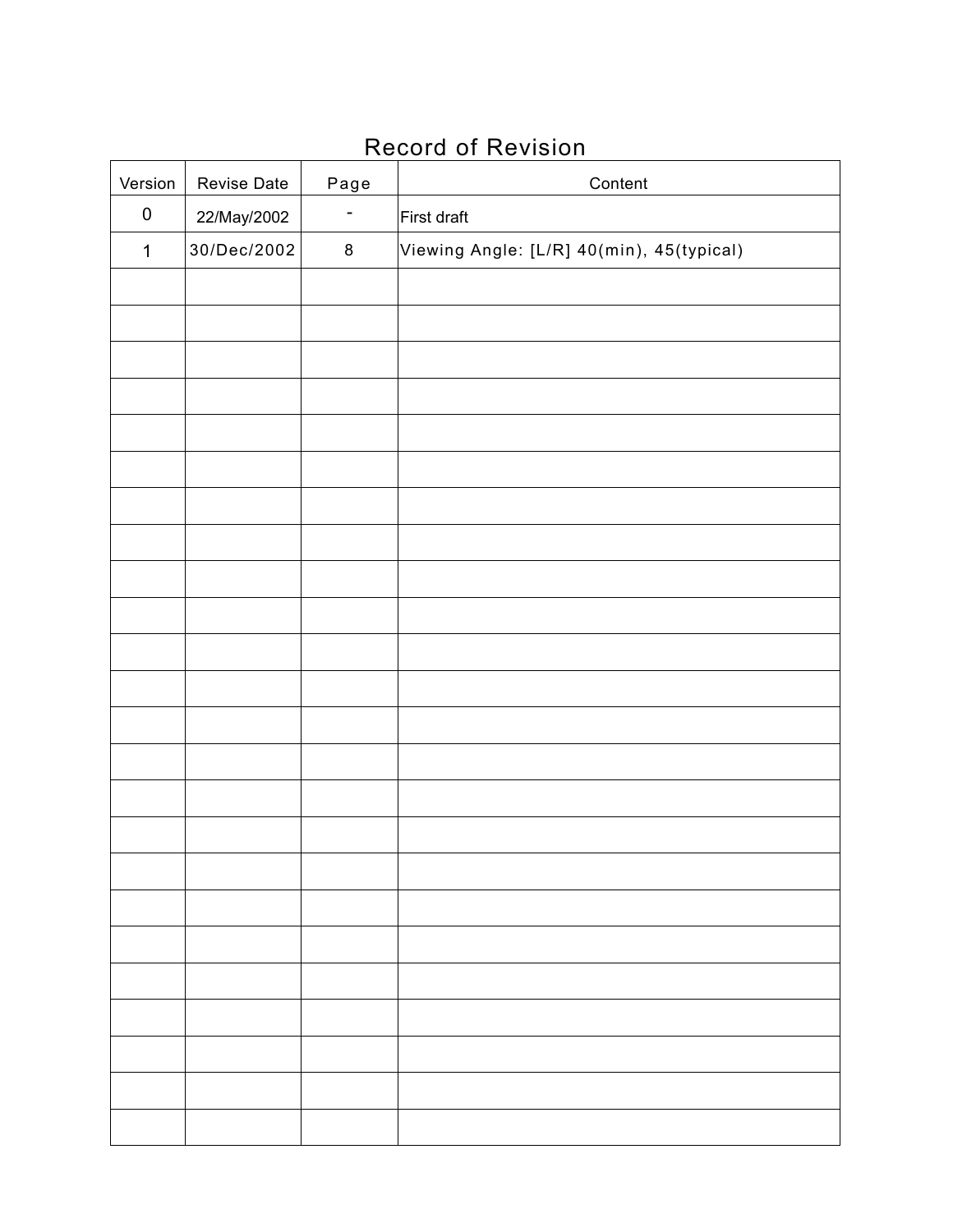

| Version : |        | O    |
|-----------|--------|------|
| Page      | ۰<br>٠ | 1/19 |

# **Contents:**

|  | P <sub>3</sub> |
|--|----------------|
|  | P <sub>4</sub> |
|  | P <sub>4</sub> |
|  | P <sub>5</sub> |
|  | P <sub>6</sub> |
|  | P <sub>6</sub> |
|  | P <sub>6</sub> |
|  | P7             |
|  | P7             |
|  | P7             |
|  | P <sub>8</sub> |
|  | <b>P10</b>     |
|  | <b>P11</b>     |

# **Appendix:**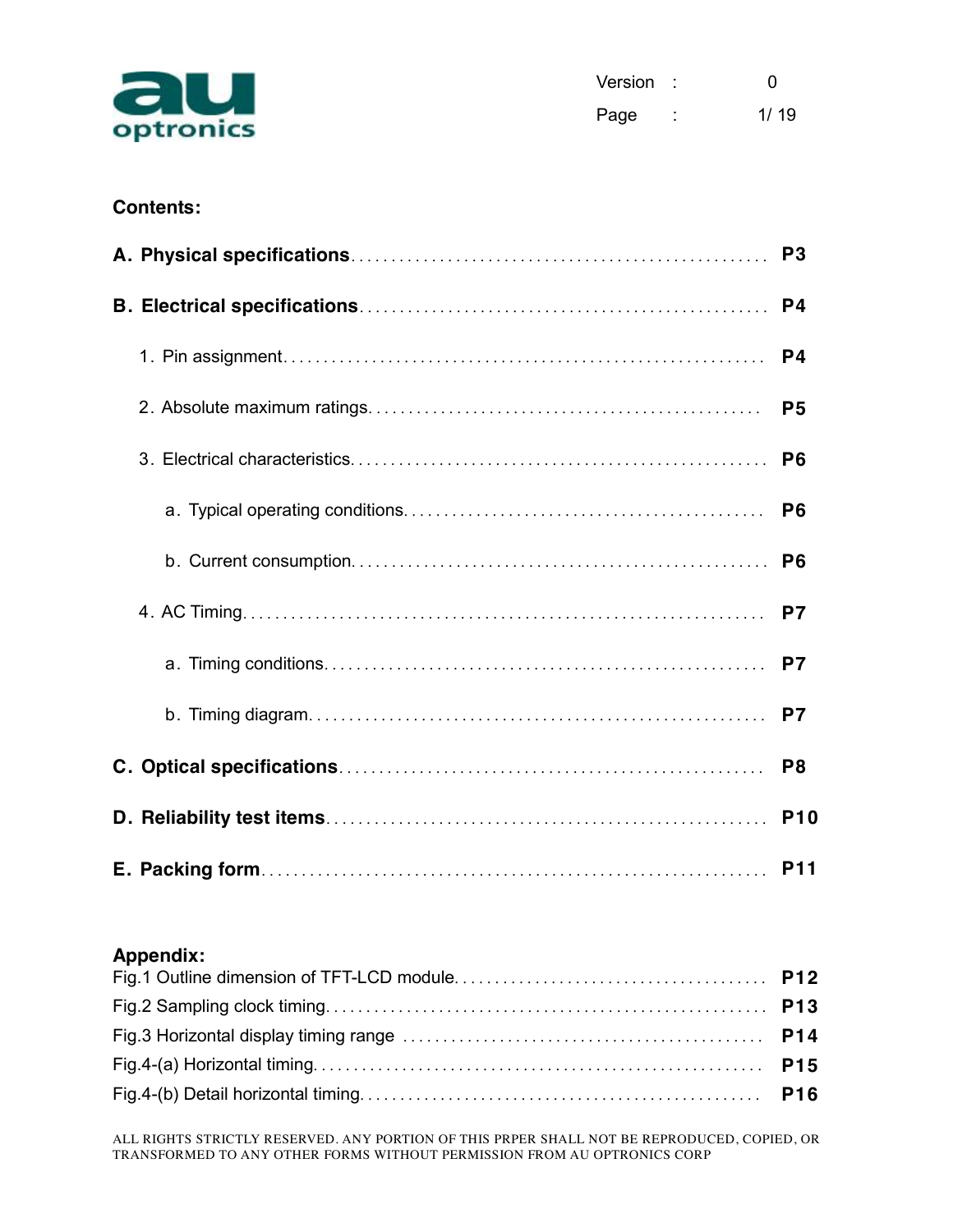

| Version : |        | n    |
|-----------|--------|------|
| Page      | ٠<br>٠ | 2/19 |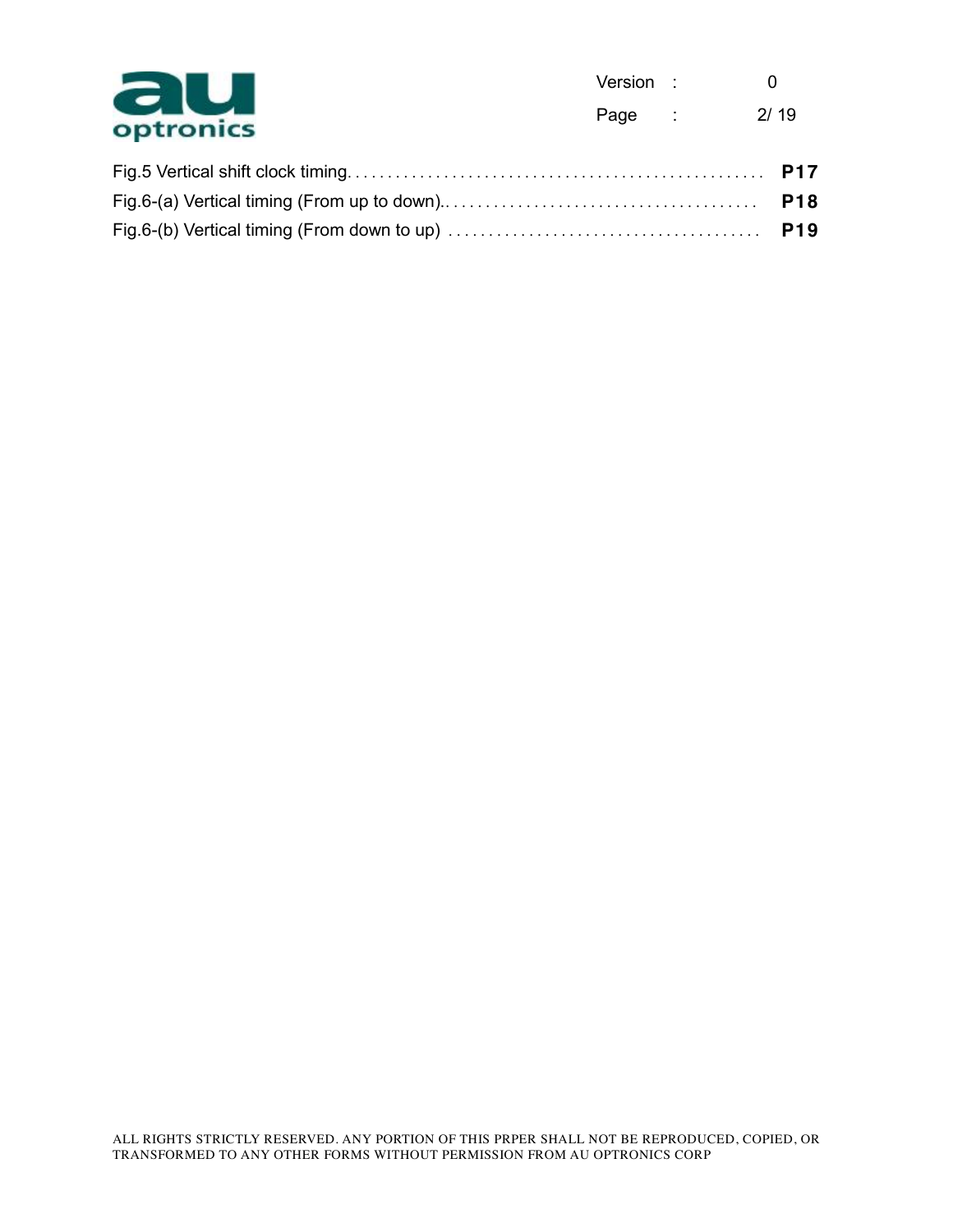

| Version : |   | O    |
|-----------|---|------|
| Page      | ٠ | 3/19 |

# **A. Physical specifications**

| NO. | ltem                    | <b>Specification</b>      | <b>Remark</b> |
|-----|-------------------------|---------------------------|---------------|
|     | Display resolution(dot) | 480(W)×234(H)             |               |
| 2   | Active area(mm)         | 72(W)×50.544(H)           |               |
| 3   | Screen size(inch)       | 3.5(Diagonal)             |               |
| 4   | Dot pitch(mm)           | $0.150(W)\times 0.216(H)$ |               |
| 5   | Color configuration     | IR. G. B. delta           |               |
| 6   | Overall dimension(mm)   | 82.8(W)×60(H)×6(D)        | Note 1        |
|     | Weight(g)               | TBD                       |               |

Note 1: Refer to Fig. 1.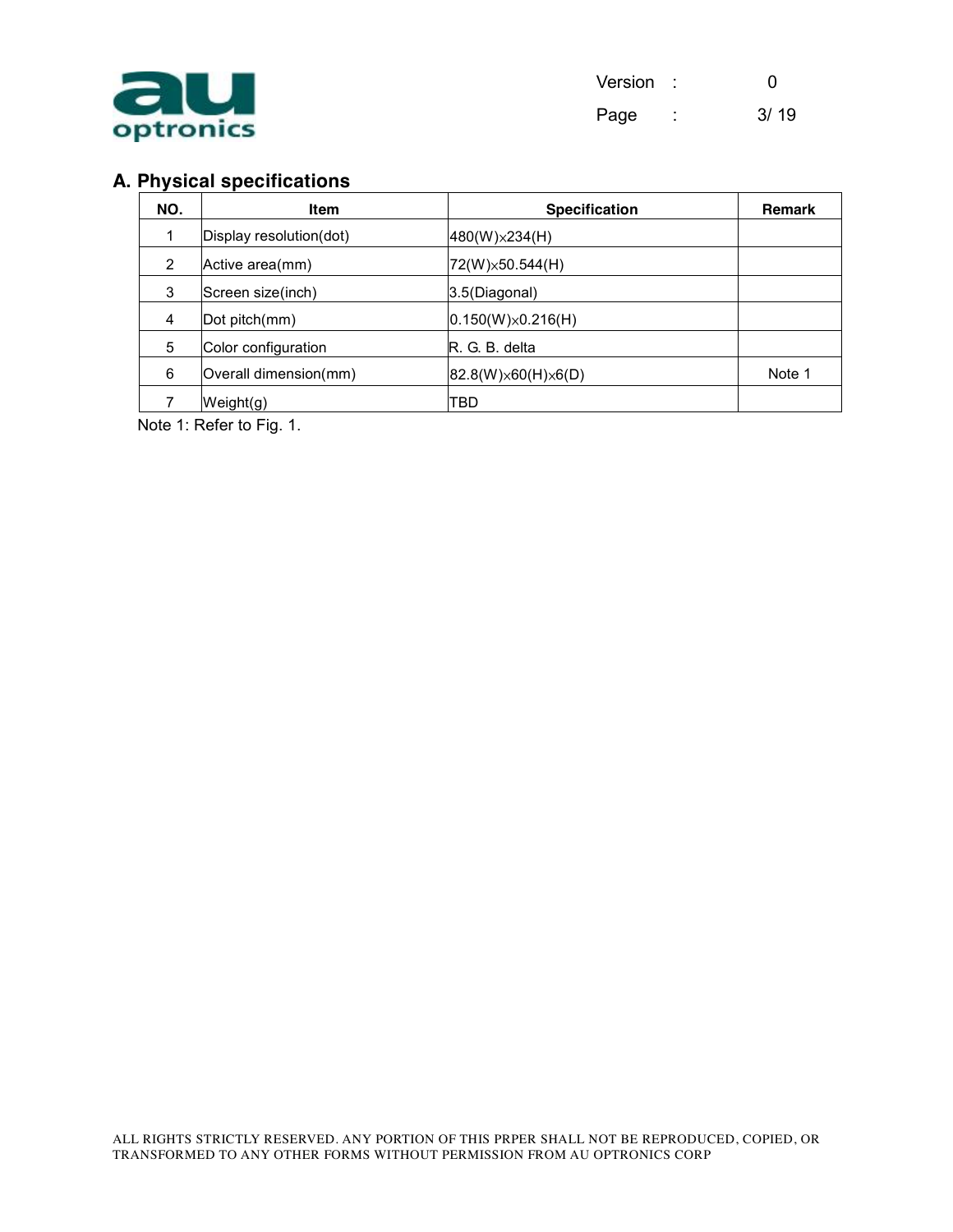

| Version : |   | O    |
|-----------|---|------|
| Page      | ٠ | 4/19 |

# **B. Electrical specifications**

#### 1.Pin assignment

| Pin no         | <b>Symbol</b>    | I/O                      | <b>Description</b>                                    | <b>Remark</b> |
|----------------|------------------|--------------------------|-------------------------------------------------------|---------------|
| 1              | <b>STHL</b>      | 1/O                      | Start pulse for horizontal scan line                  | Note 1        |
| $\overline{2}$ | OEH              | $\mathbf{I}$             | Output enable input for data driver                   |               |
| 3              | Q <sub>1</sub> H | $\mathbf{I}$             | Analog signal rotate input                            |               |
| 4              | CPH <sub>1</sub> | $\mathbf{I}$             | Sampling and shifting clock pulse for data driver     |               |
| 5              | CPH <sub>2</sub> | $\mathbf{I}$             | Sampling and shifting clock pulse for data driver     |               |
| 6              | CPH <sub>3</sub> | I.                       | Sampling and shifting clock pulse for data driver     |               |
| 7              | <b>GND</b>       | $\overline{\phantom{a}}$ | Ground                                                |               |
| 8              | <b>VB</b>        | $\mathbf{I}$             | Alternated video signal input(Blue)                   |               |
| 9              | VG               | <b>I</b>                 | Alternated video signal input(Green)                  |               |
| 10             | <b>VR</b>        |                          | Alternated video signal input(Red)                    |               |
| 11             | <b>NC</b>        | $\overline{\phantom{a}}$ | This pin should be electrical opened during operation |               |
| 12             | L/R              |                          | Left/Right scan control input                         | Note $1,2$    |
| 13             | <b>STHR</b>      | I/O                      | Start pulse for horizontal scan line<br>Note 1        |               |
| 14             | AV <sub>DD</sub> |                          | Supply voltage for analog circuit                     |               |
| 15             | <b>VCOM</b>      | $\mathbf{I}$             | Common electrode driving signal                       |               |
| 16             | $V_{GH}$         | L                        | Positive power for scan driver                        |               |
| 17             | $V_{\rm CC}$     |                          | Logic power for scan & data driver                    |               |
| 18             | <b>STVL</b>      | I/O                      | Vertical start pulse                                  | Note 1        |
| 19             | <b>OEV</b>       | $\mathbf{I}$             | Output enable input for scan driver                   |               |
| 20             | <b>CKV</b>       | $\mathbf{I}$             | Shit clock input for scan driver                      |               |
| 21             | U/D              |                          | UP/DOWN scan control input                            | Note $1,2$    |
| 22             | <b>STVR</b>      | I/O                      | Vertical start pulse                                  | Note 1        |
| 23             | NC               | $\overline{\phantom{a}}$ | This pin should be electrical opened during operation |               |
| 24             | $V_{GL}$         | T                        | Negative power for scan driver                        |               |

Note 1 : Selection of scanning mode

| <b>Setting of scan</b>           |              | <b>IN/OUT state</b> |                           |             |             |                                             |  |  |
|----------------------------------|--------------|---------------------|---------------------------|-------------|-------------|---------------------------------------------|--|--|
| control input<br>For start pulse |              |                     | <b>Scanning direction</b> |             |             |                                             |  |  |
| U/D                              | L/R          | <b>STVR</b>         | <b>STVL</b>               | <b>STHR</b> | <b>STHL</b> |                                             |  |  |
| <b>GND</b>                       | $\rm V_{CC}$ | <b>OUT</b>          | IN                        | <b>OUT</b>  | IN          | From up to down, and<br>from left to right. |  |  |
| $V_{\rm CC}$                     | GND          | IN                  | <b>OUT</b>                | IN          | <b>OUT</b>  | From down to up, and<br>from right to left. |  |  |
| <b>GND</b>                       | GND          | <b>OUT</b>          | IN                        | IN          | <b>OUT</b>  | From up to down, and<br>from right to left. |  |  |
| $\mathsf{V}_{\mathsf{CC}}$       | $V_{\rm CC}$ | ΙN                  | OUT                       | OUT         | IN          | From down to up, and<br>from left to right. |  |  |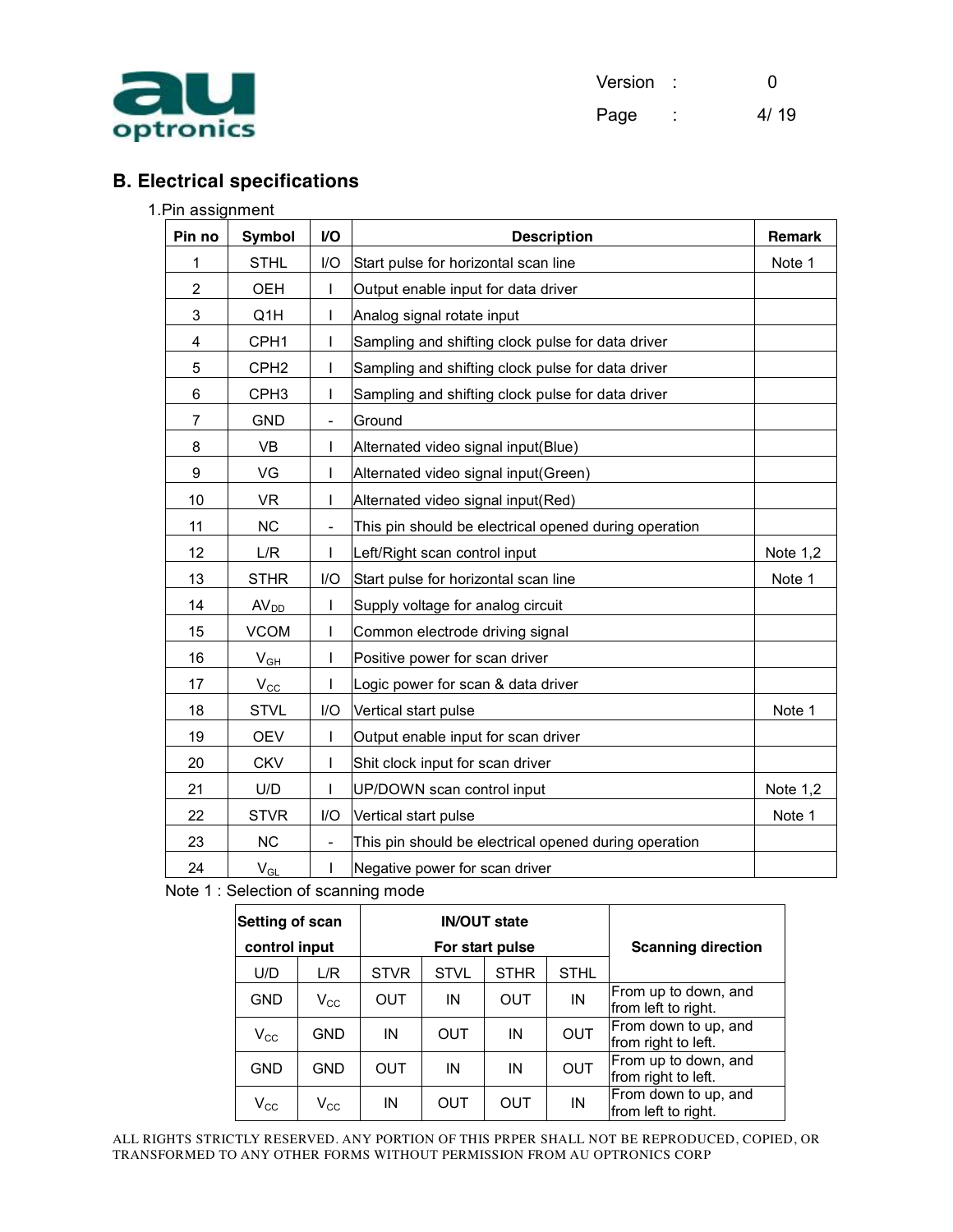

| Version : |        | O    |
|-----------|--------|------|
| Page      | ۰<br>٠ | 5/19 |

#### IN: Input; OUT: Output.

Note 2 : Definition of scanning direction. Refer to figure as below:



### 2. Absolute maximum ratings

| Item                     | <b>Symbol</b>    | <b>Condition</b> | Min.   | Max.                 | Unit     | <b>Remark</b>       |
|--------------------------|------------------|------------------|--------|----------------------|----------|---------------------|
|                          | $V_{\rm CC}$     | $GND=0$          | $-0.3$ | 7                    | V        |                     |
|                          | AV <sub>DD</sub> | $AV_{SS} = 0$    | $-0.3$ | 7                    | V        |                     |
| Power voltage            | $V_{GH}$         |                  | $-0.3$ | 18                   | V        |                     |
|                          | $V_{GL}$         | $GND=0$          | $-18$  | 0.3                  | V        |                     |
|                          | $V_{GH}-V_{GL}$  |                  | ٠      | 33                   | V        |                     |
|                          | $V_i$            |                  | $-0.3$ | $AVDD+0.3$           | V        | Note 1              |
| Input signal<br>voltage  | Vı               |                  | $-0.3$ | $V_{\text{CC}}$ +0.3 | V        | Note 2              |
|                          | <b>VCOM</b>      |                  | $-2.9$ | 5.2                  | $\vee$   |                     |
| Operating<br>temperature | Topa             |                  | 0      | 60                   | $\rm{C}$ | Ambient temperature |
| Storage<br>temperature   | Tstg             |                  | $-25$  | 80                   | $\rm{C}$ | Ambient temperature |

Note 1: VR, VG, VB

Note 2: STHL, STHR, Q1H, OEH, L/R, CPH1~CPH3, STVR, STVL, OEV, CKV, U/D.

#### 3. Electrical characteristics

a. Typical operating conditions (GND=AVss=0V, Note 5)

| . .<br><b>Item</b> | Symbol                       | Min. | Typ. | Max. | Unit   | <b>Remark</b>                       |
|--------------------|------------------------------|------|------|------|--------|-------------------------------------|
|                    | $V_{\rm CC}$                 | 3    | 5    | 5.2  | V      |                                     |
|                    | AV <sub>DD</sub>             | 4.8  | 5    | 5.2  | V      |                                     |
| Power supply       | $V_{GH}$                     | 14.3 | 15   | 15.7 | V      |                                     |
|                    | $\mathsf{V}_{\mathsf{GLAC}}$ | 3.5  | 5    | 7.5  | $Vp-p$ | AC component of $V_{GL.}$<br>Note 1 |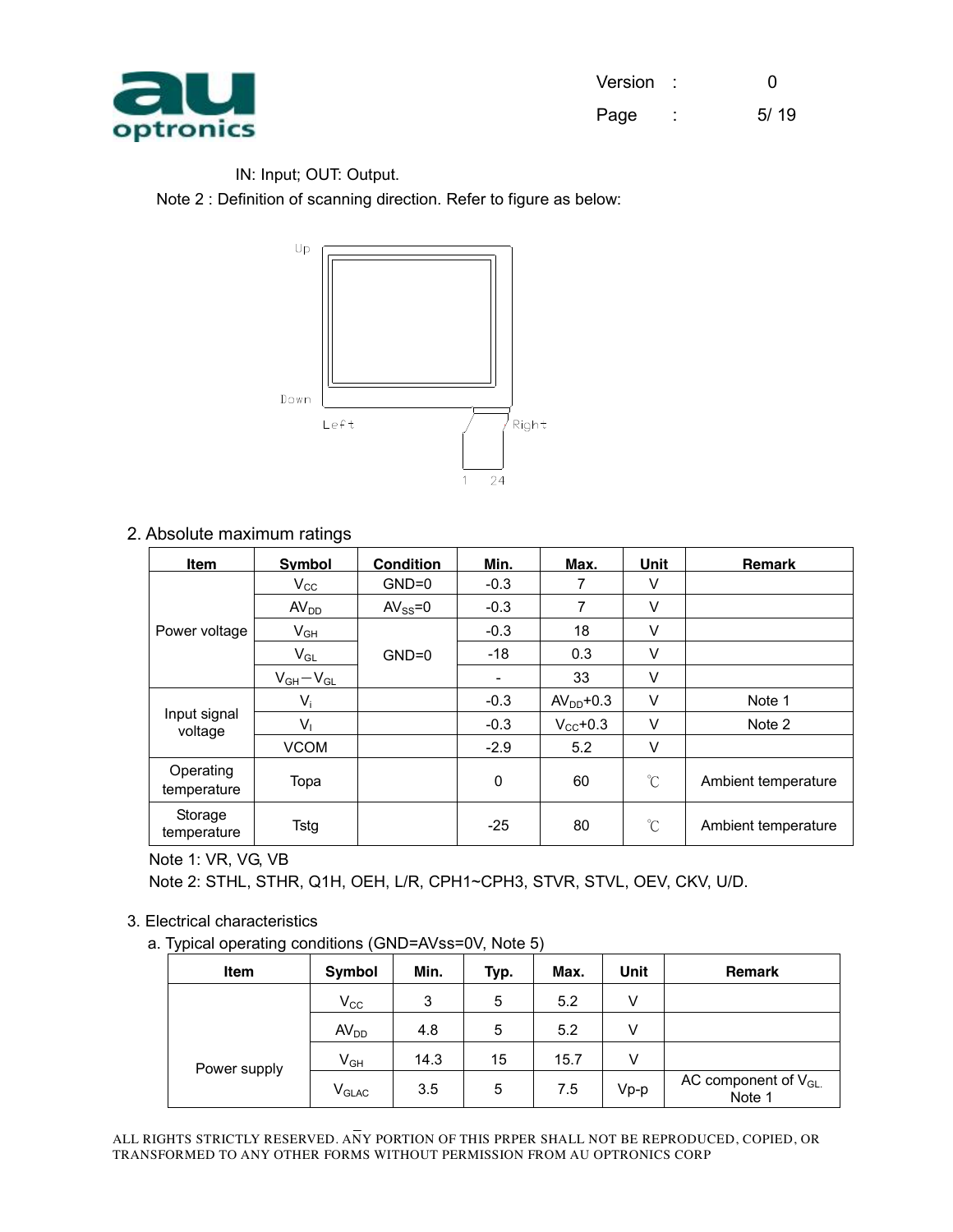

|                            |                               | $V_{GLH}$                   | $-10$                    | $-9.5$                   | -9           | V      | High level of $V_{GL}$ |
|----------------------------|-------------------------------|-----------------------------|--------------------------|--------------------------|--------------|--------|------------------------|
| Video signal               |                               | $V_{iA}$                    | $AV_{SS}$ +0.4           | $\overline{\phantom{a}}$ | $AVDD - 0.4$ | V      | Note 2                 |
|                            | Amplitude<br>$V_{\text{iAC}}$ |                             | $\overline{\phantom{a}}$ | 3                        | ٠            | V      | AC component           |
| (VR, VG, VB)               |                               | $V_{\text{IDC}}$            | -                        | AV <sub>DD</sub> /2      | -            | V      | DC component           |
|                            |                               | $V_{CAC}$                   | 3.5                      | 5                        | 7.5          | $Vp-p$ | AC component, Note 3   |
| <b>VCOM</b>                |                               | $\mathsf{V}_{\texttt{CDC}}$ | -                        | 1.1                      | -            | V      | DC component           |
| Input<br>Signal<br>voltage | H Level                       | V <sub>IH</sub>             | $0.8$ Vcc                | $\overline{\phantom{a}}$ | $V_{\rm CC}$ | V      |                        |
|                            | L Level                       | $V_{IL}$                    | 0                        | $\overline{\phantom{a}}$ | $0.2$ Vcc    | V      | Note 4                 |

Note 1: The same phase and amplitude with common electrode driving signal (VCOM). Note 2: Refer to Fig.4- (a)

Note 3: The brightness of LCD panel could be adjusted by the adjustment of the AC component of VCOM.

Note 4: STHL, STHR, Q1H, OEH, L/R, CPH1~CPH3, STVR, STVL, OEV, CKV, U/D. Note 5: Be sure to apply GND,  $V_{\text{CC}}$ ,  $V_{\text{GL}}$  to the LCD first, and then apply  $V_{\text{GH}}$ .

| <b>Parameter</b> | Symbol          | <b>Condition</b>  | Min.                     | Typ.   | Max.   | Unit      | <b>Remark</b> |
|------------------|-----------------|-------------------|--------------------------|--------|--------|-----------|---------------|
| Current          | IGН             | $V_{GH} = 15V$    | $\overline{\phantom{a}}$ | 50     | 100    | $\mu$ A   |               |
|                  | <b>I</b> GL     | $V_{GL H}$ =-9.5V | $\overline{\phantom{a}}$ | $-0.2$ | $-0.6$ | <b>MA</b> |               |
| for<br>driver    | I <sub>CC</sub> | $V_{CC} = 5V$     | $\overline{\phantom{a}}$ | 1.5    | 4      | <b>MA</b> |               |
|                  | I <sub>DD</sub> | $AVDD=5V$         | -                        | 5      | 10     | <b>MA</b> |               |

#### b. Current consumption (GND=AVss=0V)

#### c. Backlight driving conditions

| <b>Parameter</b>         | <b>Symbol</b>           | Min.                     | Typ.                     | Max. | Unit  | <b>Remark</b> |
|--------------------------|-------------------------|--------------------------|--------------------------|------|-------|---------------|
| Lamp voltage             | $V_L$                   | $\overline{\phantom{0}}$ | 260                      | 290  | Vrms  | Note 3        |
| Lamp current             | ш                       | 2.3                      | 2.5                      | 3.3  | mArms |               |
| Frequency                | $\mathsf{F}_\mathsf{L}$ | 55                       | 60                       | 65   | kHz   | Note $3.4$    |
|                          |                         | $\overline{\phantom{0}}$ | $\overline{\phantom{0}}$ | 550  | Vrms  | Note 1,3,5    |
| Lamp starting<br>voltage | $\mathsf{V}_\mathsf{S}$ | $\overline{\phantom{0}}$ | $\overline{\phantom{0}}$ | 850  | Vrms  | Note 2,3,5    |

Note  $1:$  Ta = 25°C.

Note 2: Ta =  $0^{\circ}$ C.

- Note 3: Reference value, correct value is subject to final backlight specification which will be decided in the future.
- Note 4: The lamp frequency should be selected as different as possible from display horizontal synchronous signal to avoid interference.
- Note 5: For starting the backlight unit, the output voltage of DC/AC's transformer should be larger than the maximum lamp starting voltage.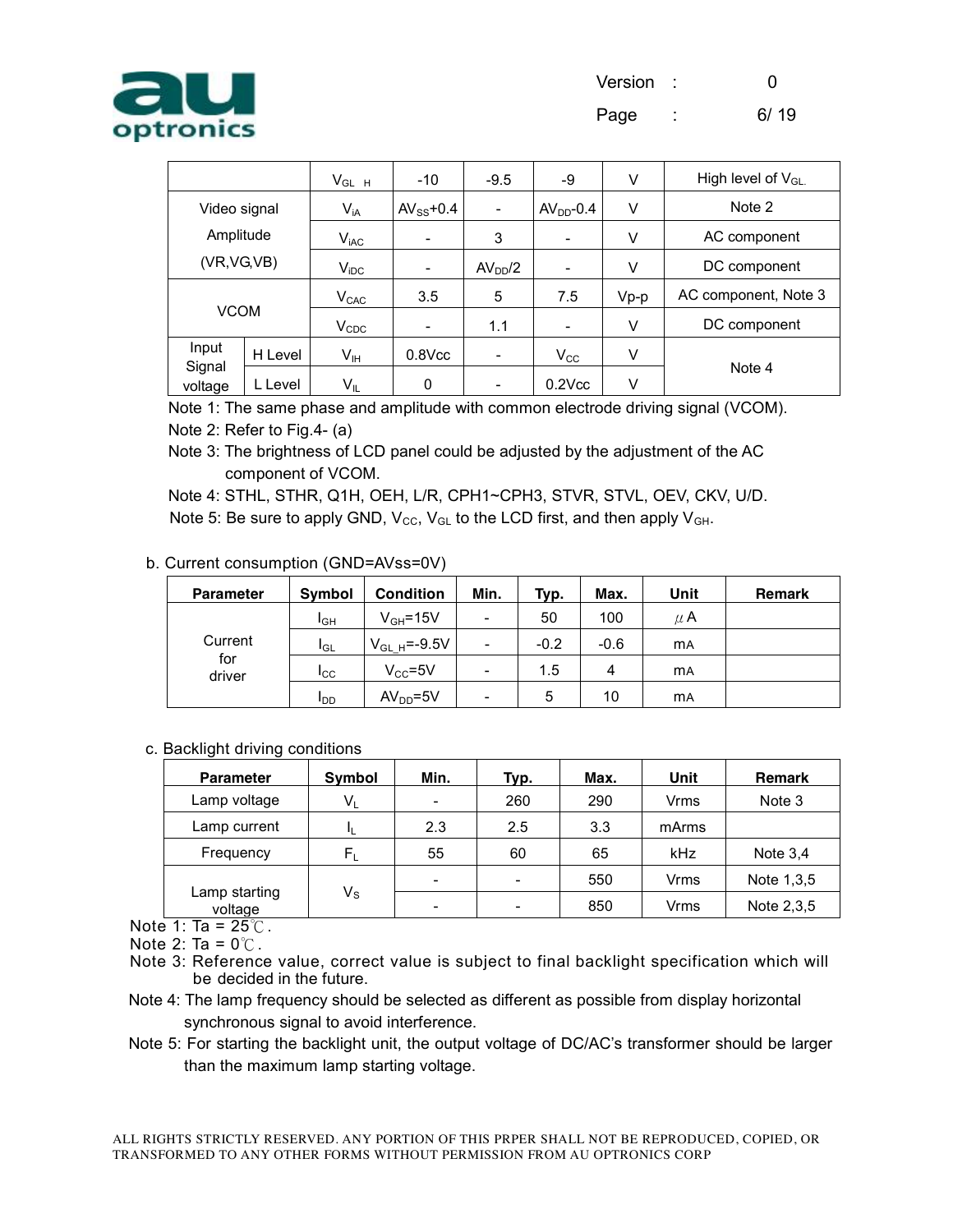

| Version | O    |
|---------|------|
| Page    | 7/19 |

## 4. AC Timing

#### a. Timing conditions

| <b>Parameter</b>                   | Symbol                              | Min.                     | Typ.                     | Max.                     | Unit.                                  | Remark     |
|------------------------------------|-------------------------------------|--------------------------|--------------------------|--------------------------|----------------------------------------|------------|
| Rising time                        | t,                                  | -                        | $\overline{\phantom{a}}$ | 10                       | ns                                     | Note 1     |
| <b>Falling time</b>                | $t_f$                               | $\overline{\phantom{0}}$ | $\overline{\phantom{a}}$ | 10                       | ns                                     | Note 1     |
| High and low level pulse width     | $t_{\text{CPH}}$                    | 299                      | 308                      | 319                      | ns                                     | CPH1~CPH3  |
| CPH pulse duty                     | $t_{CWH}$                           | 40                       | 50                       | 60                       | %                                      | CPH1~CPH3  |
| CPH pulse delay                    | $t_{C12}$<br>$t_{C23}$<br>$t_{C31}$ | 70                       | $t_{CPH}/3$              | $t_{CPH}/2$              | ns                                     | CPH1~CPH3  |
| STH setup time                     | $t_{\text{SUH}}$                    | 35                       | $\blacksquare$           | $\overline{\phantom{a}}$ | ns                                     | STHR, STHL |
| STH hold time                      | $t_{HDH}$                           | 35                       | $\overline{\phantom{a}}$ | $\overline{\phantom{0}}$ | ns                                     | STHR, STHL |
| STH pulse width                    | tsth                                |                          | 1                        |                          | $t_{\text{CPH}}$                       | STHR, STHL |
| STH period                         | $t_H$                               | 61.5                     | 63.5                     | 65.5                     | $\mu$ S                                | STHR, STHL |
| OEH pulse width                    | $t_{\text{OEH}}$                    |                          | 3                        |                          | $t_{\scriptscriptstyle{\mathrm{CPH}}}$ | <b>OEH</b> |
| Sample and hold disable time       | $t_{\text{DIS1}}$                   | 4                        | 8.6                      |                          | $\mu$ S                                |            |
| OEV pulse width                    | $t_{\rm OEV}$                       | $\overline{\phantom{0}}$ | 12                       |                          | $t_{\rm CPH}$                          | <b>OEV</b> |
| CKV pulse width                    | $t_{CKV}$                           | 16                       | 28                       | 40                       | $t_{\scriptscriptstyle{CPH}}$          | <b>CKV</b> |
| Clean enable time                  | $t_{\text{DIS2}}$                   | -                        | 10                       |                          | $t_{\rm CPH}$                          |            |
| Horizontal display start           | $t_{\text{SH}}$                     | $\overline{a}$           | $\Omega$                 |                          | $t_{\text{CPH}}/3$                     |            |
| Horizontal display<br>timing range | $t_{DH}$                            |                          | 480                      | $\overline{\phantom{a}}$ | $t_{CPH}/3$                            |            |
| STV setup time                     | $t_{\scriptstyle\text{SUV}}$        | 400                      | $\overline{\phantom{a}}$ | -                        | ns                                     | STVL, STVR |
| STV hold time                      | $t_{HDV}$                           | 400                      | $\overline{\phantom{a}}$ |                          | ns                                     | STVL, STVR |
| STV pulse width                    | $t_{STV}$                           | $\overline{\phantom{a}}$ | $\overline{\phantom{a}}$ | 1                        | $t_H$                                  | STVL, STVR |
| Horizontal lines per field         | $t_{\vee}$                          | 256                      | 262                      | 268                      | $t_H$                                  |            |
| Vertical display start             | $t_{\rm SV}$                        | $\overline{\phantom{0}}$ | 3                        |                          | $t_{H}$                                |            |
| Vertical display timing range      | $t_{\text{DV}}$                     | $\overline{a}$           | 234                      |                          | $t_H$                                  |            |
| VCOM rising time                   | $t_{rCOM}$                          | $\overline{\phantom{0}}$ | $\overline{\phantom{0}}$ | 3                        | $\mu$ S                                |            |
| VCOM falling time                  | $t_{\rm fCOM}$                      | -                        | $\overline{\phantom{a}}$ | 3                        | $\mu$ S                                |            |
| VCOM delay time                    | $t_{DCOM}$                          | $\overline{\phantom{0}}$ | $\overline{\phantom{0}}$ | 3                        | $\mu$ s                                |            |
| RGB delay time                     | $t_{DRGB}$                          | $\overline{\phantom{0}}$ | $\overline{\phantom{a}}$ | $\mathbf{1}$             | $\mu$ s                                |            |

Note 1: For all of the logic signals.

#### b. Timing diagram

Please refer to the attached drawings, from Fig.2 to Fig.6.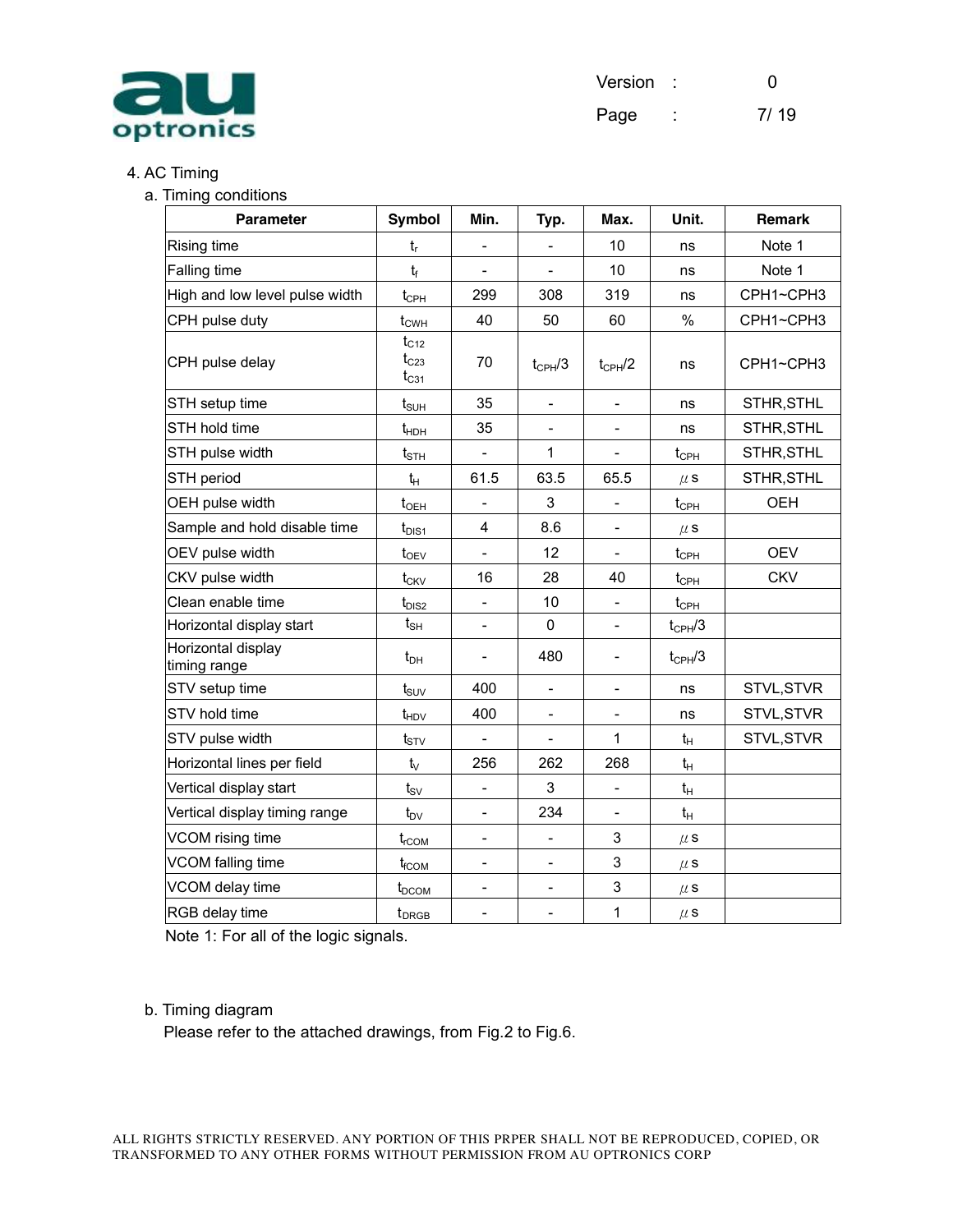

## **C. Optical specification (Note 1,Note 2, Note 3 )**

| Item                     |               | <b>Symbol</b> | <b>Condition</b>              | Min.                     | Typ.                     | Max.           | Unit | Remark    |
|--------------------------|---------------|---------------|-------------------------------|--------------------------|--------------------------|----------------|------|-----------|
|                          | <b>Rise</b>   | Tr            |                               | $\overline{\phantom{a}}$ | 20                       | 30             | ms   |           |
| Response time            | Fall          | Τf            | $\theta = 0^{\circ}$          | -                        | 30                       | 40             | ms   | Note 4, 6 |
| Contrast ratio           |               | <b>CR</b>     | At optimized<br>viewing angle | 100                      | 150                      |                |      | Note 5, 6 |
|                          | Top           |               |                               | 10                       | $\overline{\phantom{0}}$ | $\overline{a}$ |      |           |
| Viewing angle            | <b>Bottom</b> |               | $CR \ge 10$                   | 30                       | -                        |                | deg. | Note 6, 7 |
|                          | Left          |               |                               | 40                       | 45                       |                |      |           |
|                          | Right         |               |                               | 40                       | 45                       |                |      |           |
| <b>Brightness</b>        |               | $Y_L$         | $\theta = 0^{\circ}$          | 200                      | 250                      |                | nit  | Note 8    |
| White chromaticity shift |               | X             |                               | 0.26                     | 0.31                     | 0.36           |      |           |
|                          |               | у             | $\theta = 0^{\circ}$          | 0.28                     | 0.33                     | 0.38           |      |           |

Note 1: Ambient temperature =25℃.

Note 2: To be measured in the dark room.

Note 3: To be measured at the center area of panel with a viewing cone of 1°by Topcon luminance meter BM-7, after 10 minutes operation.

Note 4: Definition of response time:

The output signals of photodetector are measured when the input signals are changed from "black" to "white"(falling time) and from "white" to "black"(rising time), respectively. The response time is defined as the time interval between the 10% and 90% of amplitudes. Refer to figure as below.

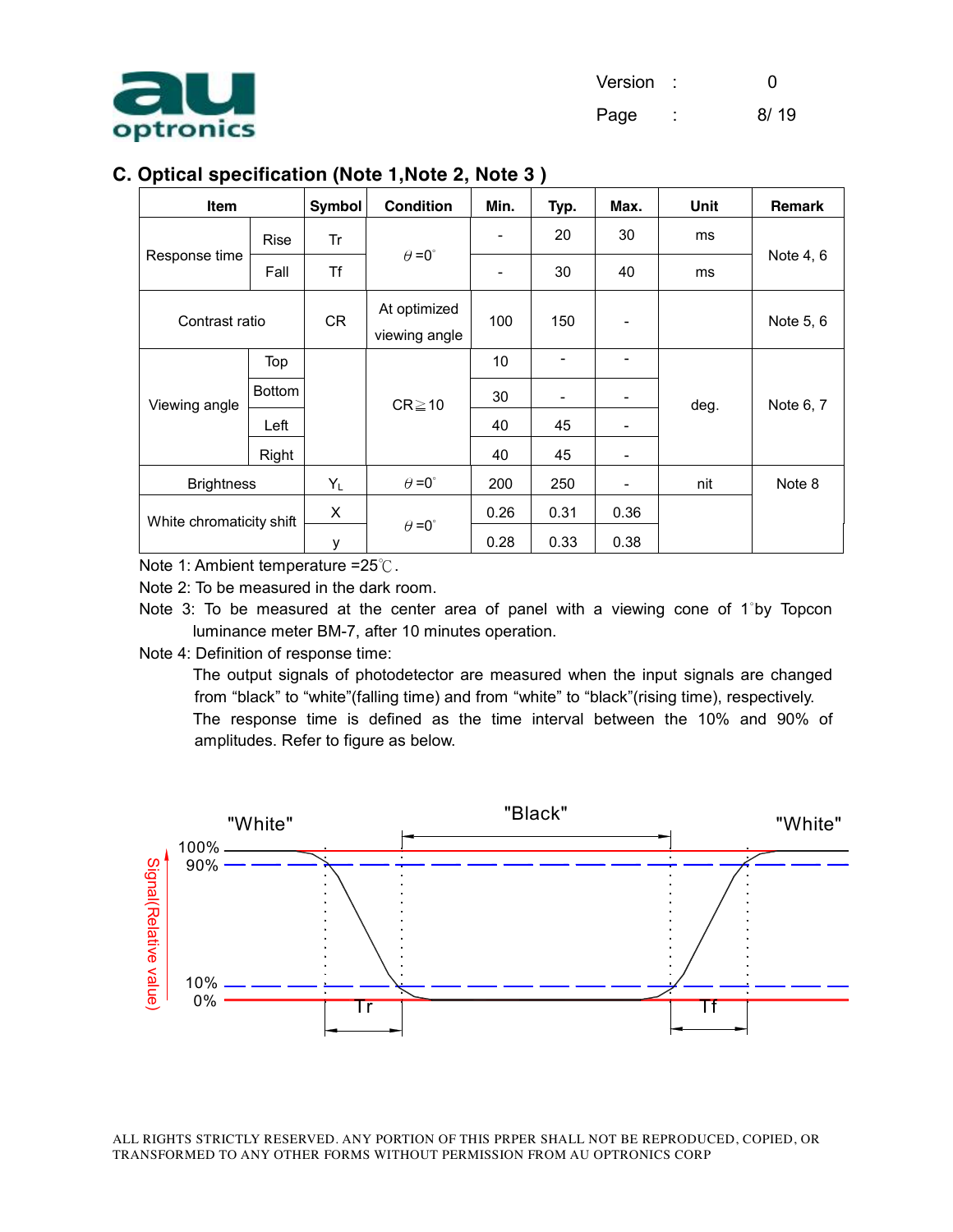

| Version : |        | O    |
|-----------|--------|------|
| Page      | ٠<br>٠ | 9/19 |

#### Note 5. Definition of contrast ratio:

Contrast ratio is calculated with the following formula.

Contrast ratio (CR)= Photodetector output when LCD is at "White" state Photodetector output when LCD is at "Black" state

Note 6. White Vi= $V_{150}$  + 1.5V

Black  $Vi=V_{150} \pm 2.0V$ 

 $H^*$ " means that the analog input signal swings in phase with COM signal.

 $\overline{a}^*$  means that the analog input signal swings out of phase with COM signal.

 $V_{i50}$ : The analog input voltage when transmission is 50%

The 100% transmission is defined as the transmission of LCD panel when all the input terminals of module are electrically opened.

Note 7. Definition of viewing angle: Refer to figure as below.



Note 8. Measured at the center area of the panel when all the input terminals of LCD panel are electrically opened.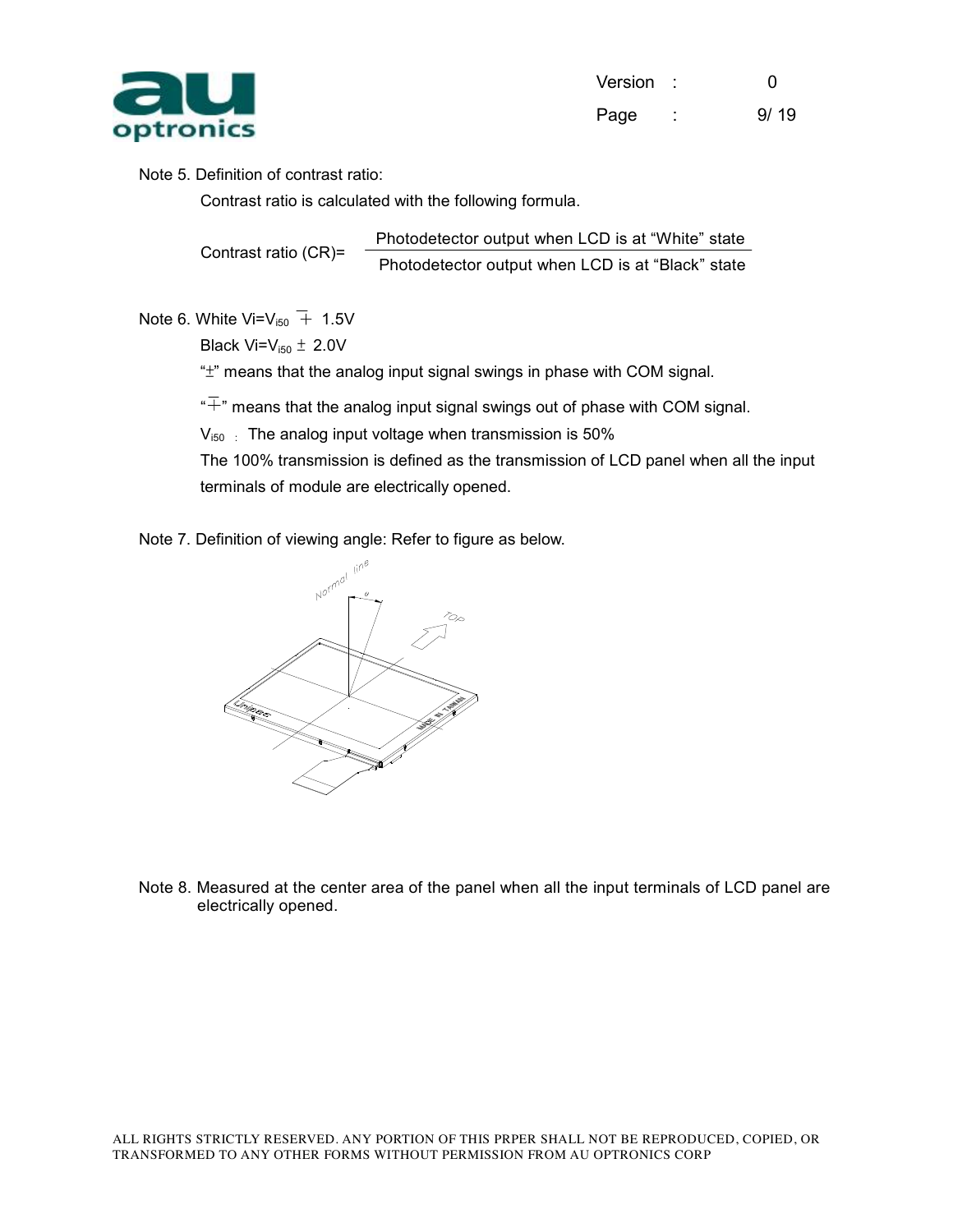

| Version |   | O     |
|---------|---|-------|
| Page    | ٠ | 10/19 |

# **D. Reliability test items:**

| No. | <b>Test items</b>                  | <b>Conditions</b>                                                                                        |                                                                     | <b>Remark</b>                       |
|-----|------------------------------------|----------------------------------------------------------------------------------------------------------|---------------------------------------------------------------------|-------------------------------------|
| 1   | High temperature storage           | Ta= $80^{\circ}$ C                                                                                       | 240Hrs                                                              |                                     |
| 2   | Low temperature storage            | Ta= -25℃                                                                                                 | 240Hrs                                                              |                                     |
| 3   | High temperature operation         | Ta= 60 $\degree$ C                                                                                       | 240Hrs                                                              |                                     |
| 4   | Low temperature operation          | Ta= $0^{\circ}$ C                                                                                        | 240Hrs                                                              |                                     |
| 5   | High temperature and high humidity | Ta= 60℃. 95% RH                                                                                          | 240Hrs                                                              | Operation                           |
| 6   | Heat shock                         | $-25^{\circ}$ C $\sim$ 80 $^{\circ}$ C, 50 cycles, 2H/cycle                                              |                                                                     | Non-operation                       |
| 7   | Electrostatic discharge            | $\pm 200V, 200pF(0\Omega)$ , once for each terminal                                                      | Non-operation                                                       |                                     |
| 8   | Vibration                          | Frequency range<br><b>Stoke</b><br>Sweep<br>2 hours for each direction of X, Y, Z<br>(6 hours for total) | $:10 \rightarrow 55 Hz$<br>$: 1.5$ mm<br>: $10 - 55$ Hz $\sim$ 10Hz | JIS C7021,<br>$A-10$<br>condition A |
| 9   | Mechanical shock                   | 100G. 6ms, $\pm X, \pm Y, \pm Z$<br>3 times for each direction                                           | JIS C7021,<br>$A - 7$<br>condition C                                |                                     |
| 10  | Vibration (with carton)            | Random vibration:<br>0.015G <sup>2</sup> /Hz from 5~200Hz<br>-6dB/Octave from 200~500Hz                  | IEC 68-34                                                           |                                     |
| 11  | Pressure test of panel surface     | 8KGf, 1min, $\Phi$ 5mm in center and four corners<br>of panel                                            |                                                                     |                                     |
| 12  | Drop (with carton)                 | Height: 80cm<br>1 corner, 3 edges, 6 surfaces                                                            |                                                                     |                                     |

Note: Ta: Ambient temperature.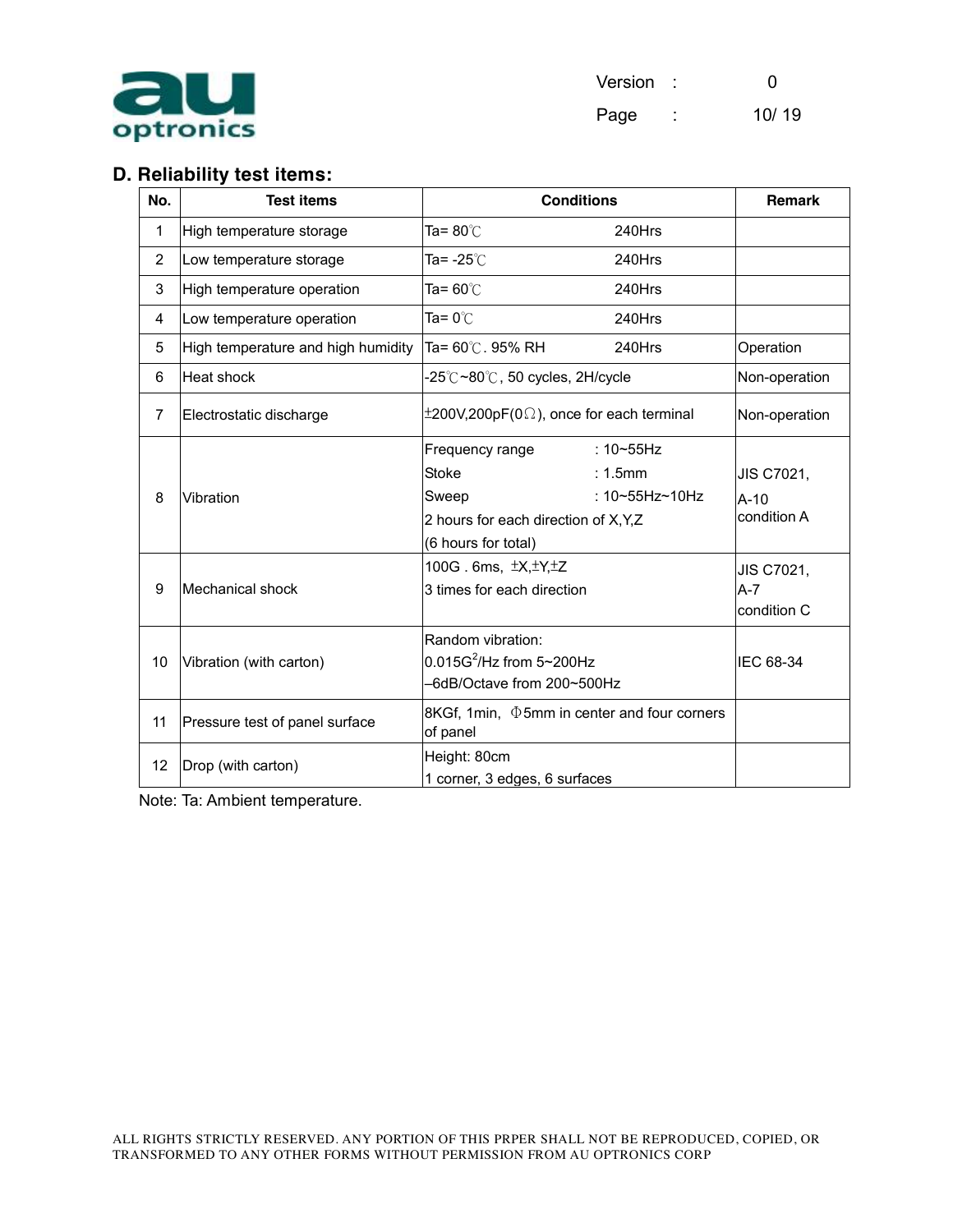

| Version |   | O     |
|---------|---|-------|
| Page    | ٠ | 11/19 |

# **E. Packing form**

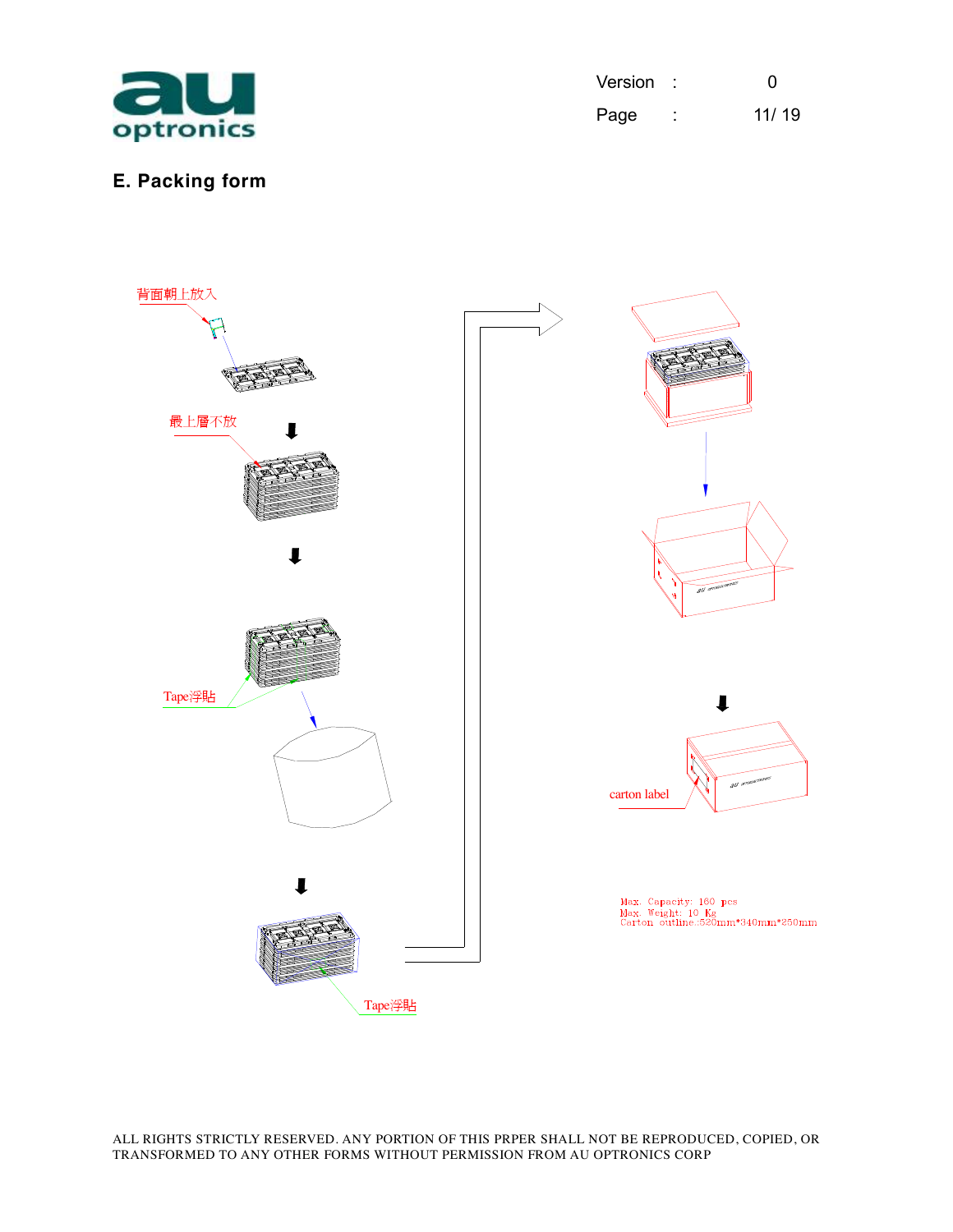

| Version : |   | O     |
|-----------|---|-------|
| Page      | ٠ | 12/19 |

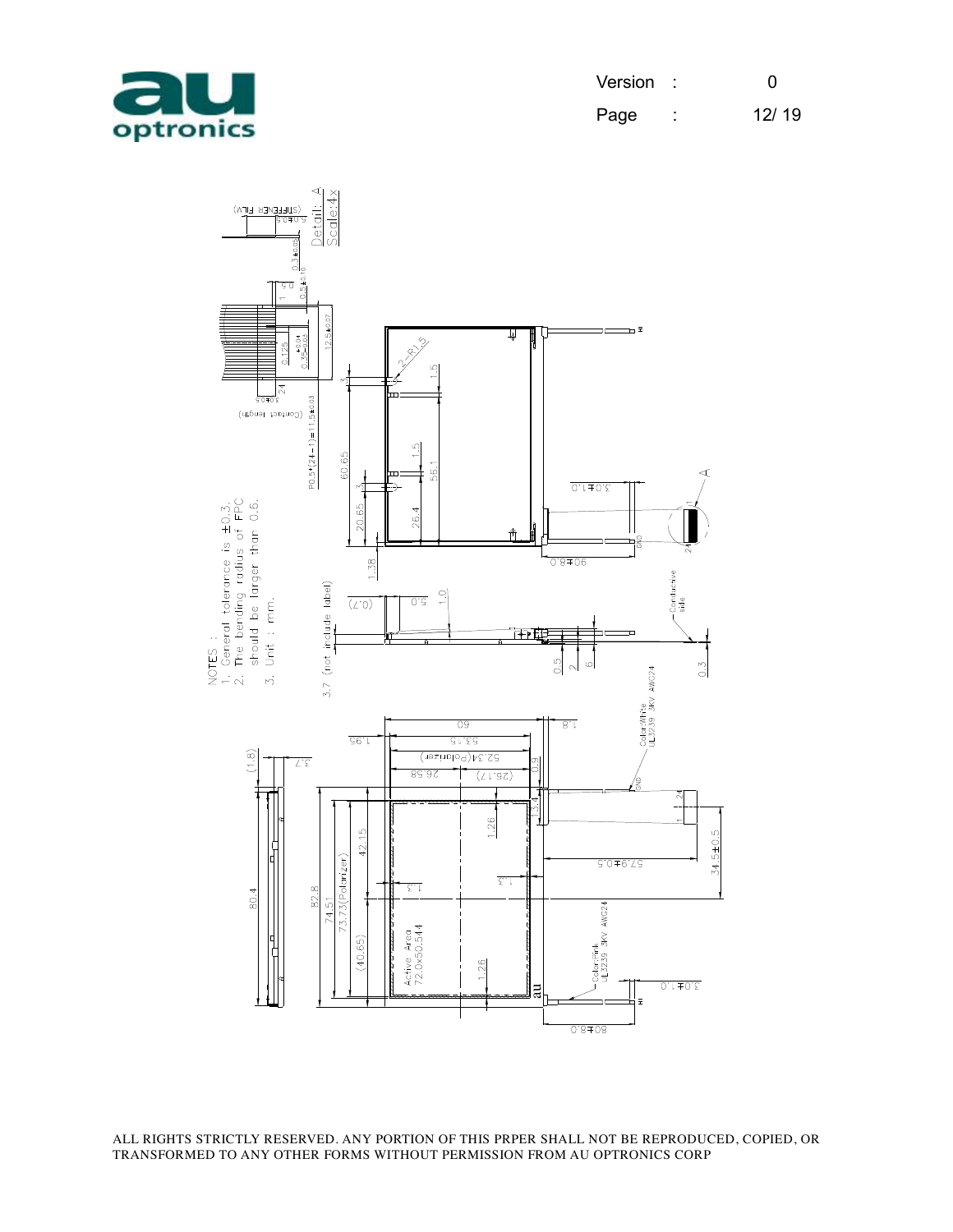

| Version |        | O     |
|---------|--------|-------|
| Page    | ٠<br>٠ | 13/19 |

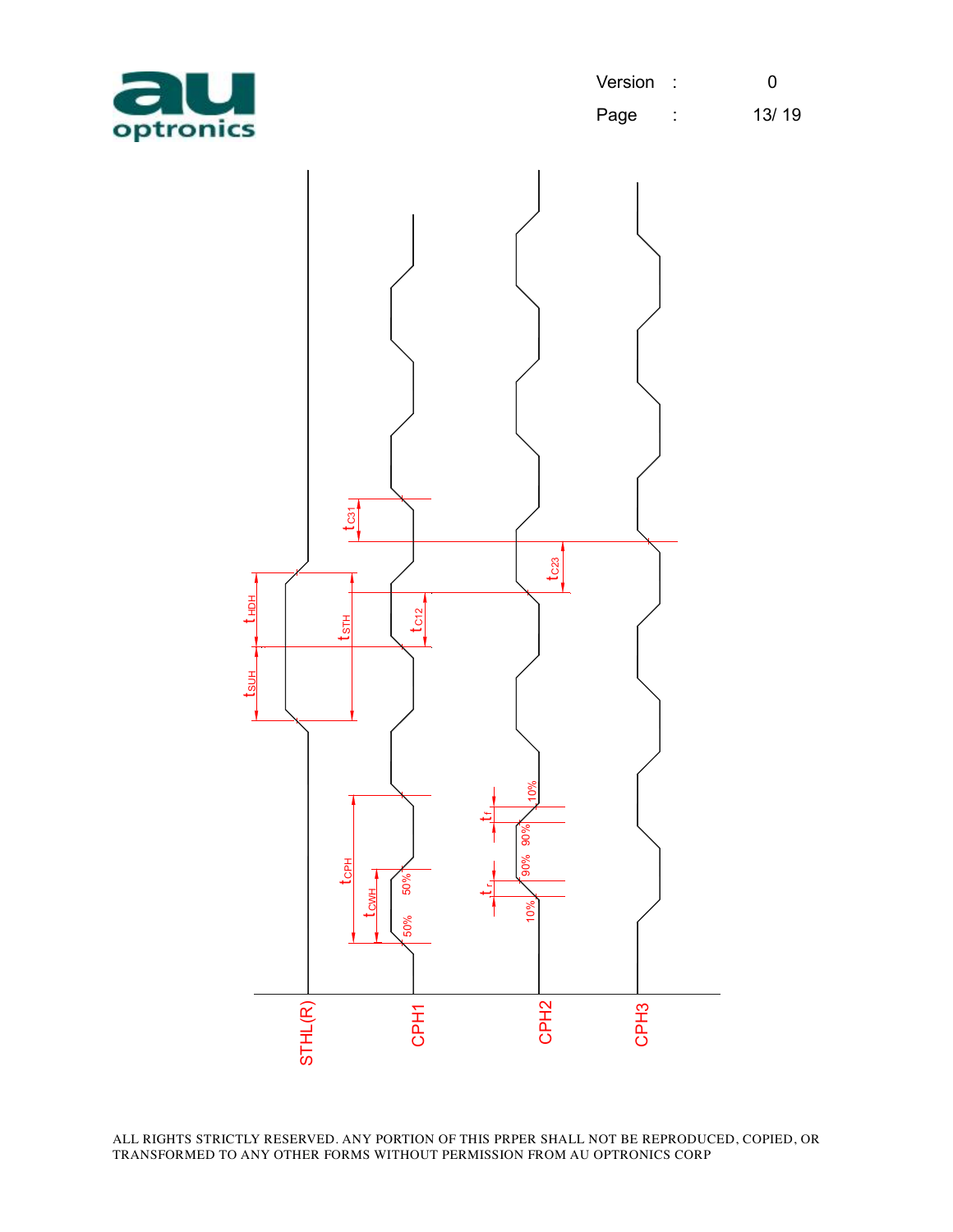

| Version |        | 0     |
|---------|--------|-------|
| Page    | ٠<br>٠ | 14/19 |

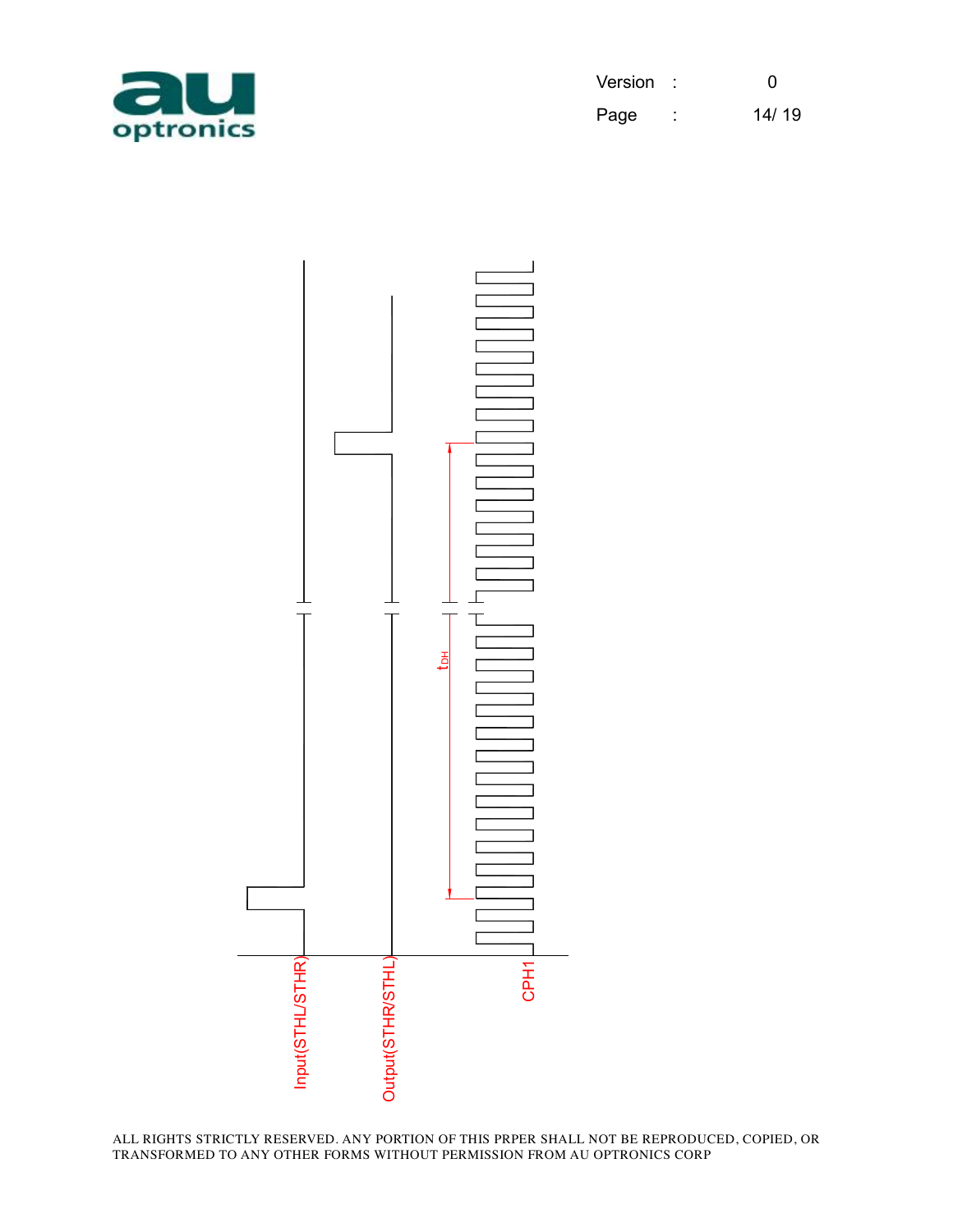

| Version |        | O     |
|---------|--------|-------|
| Page    | ٠<br>٠ | 15/19 |



**Fig.4(a) H oriz o ntal timin g**

TRANSFORMED TO ANY OTHER FORMS WITHOUT PERMISSION FROM AU OPTRONICS CORP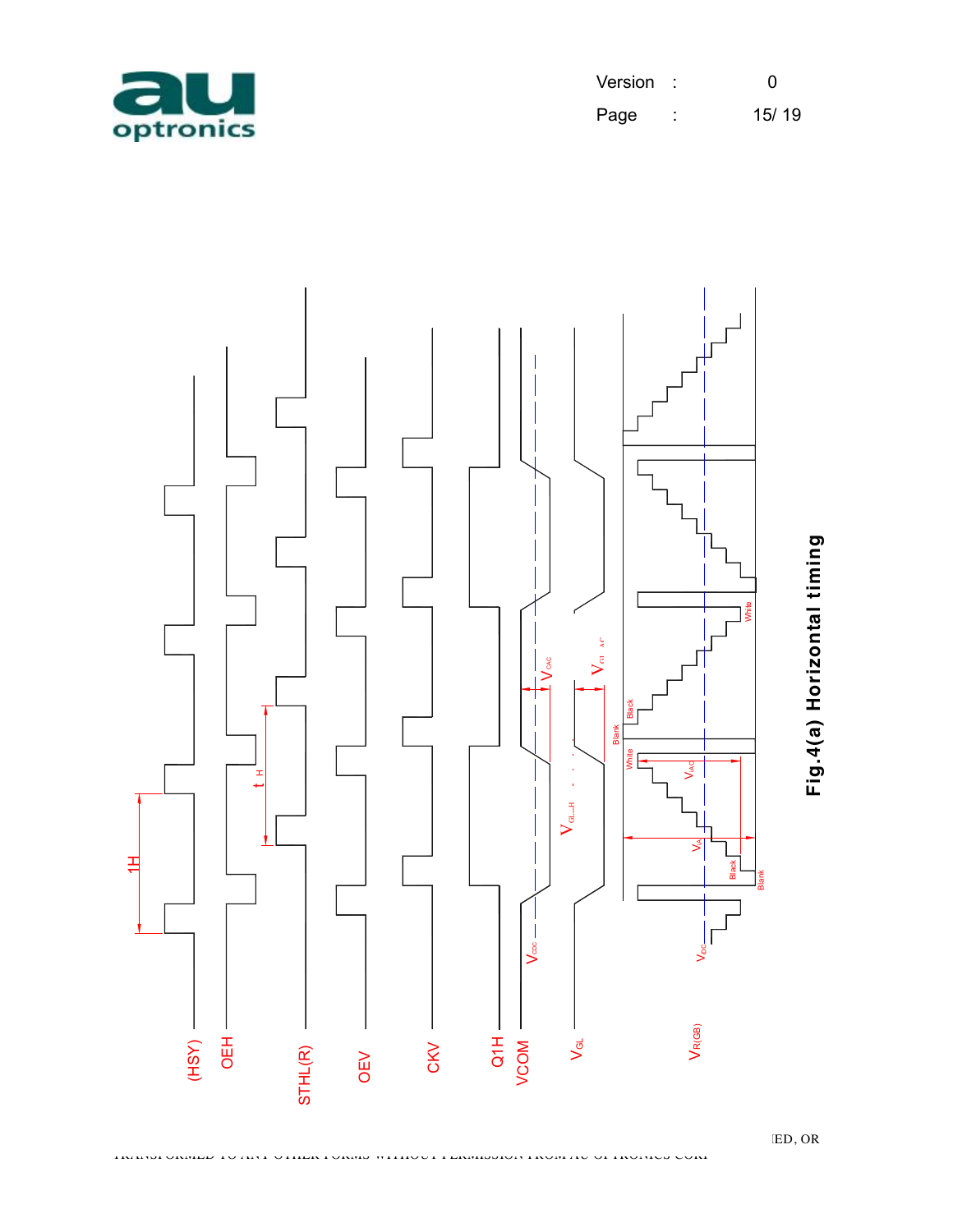

| Version |        | ი     |
|---------|--------|-------|
| Page    | ٠<br>٠ | 16/19 |

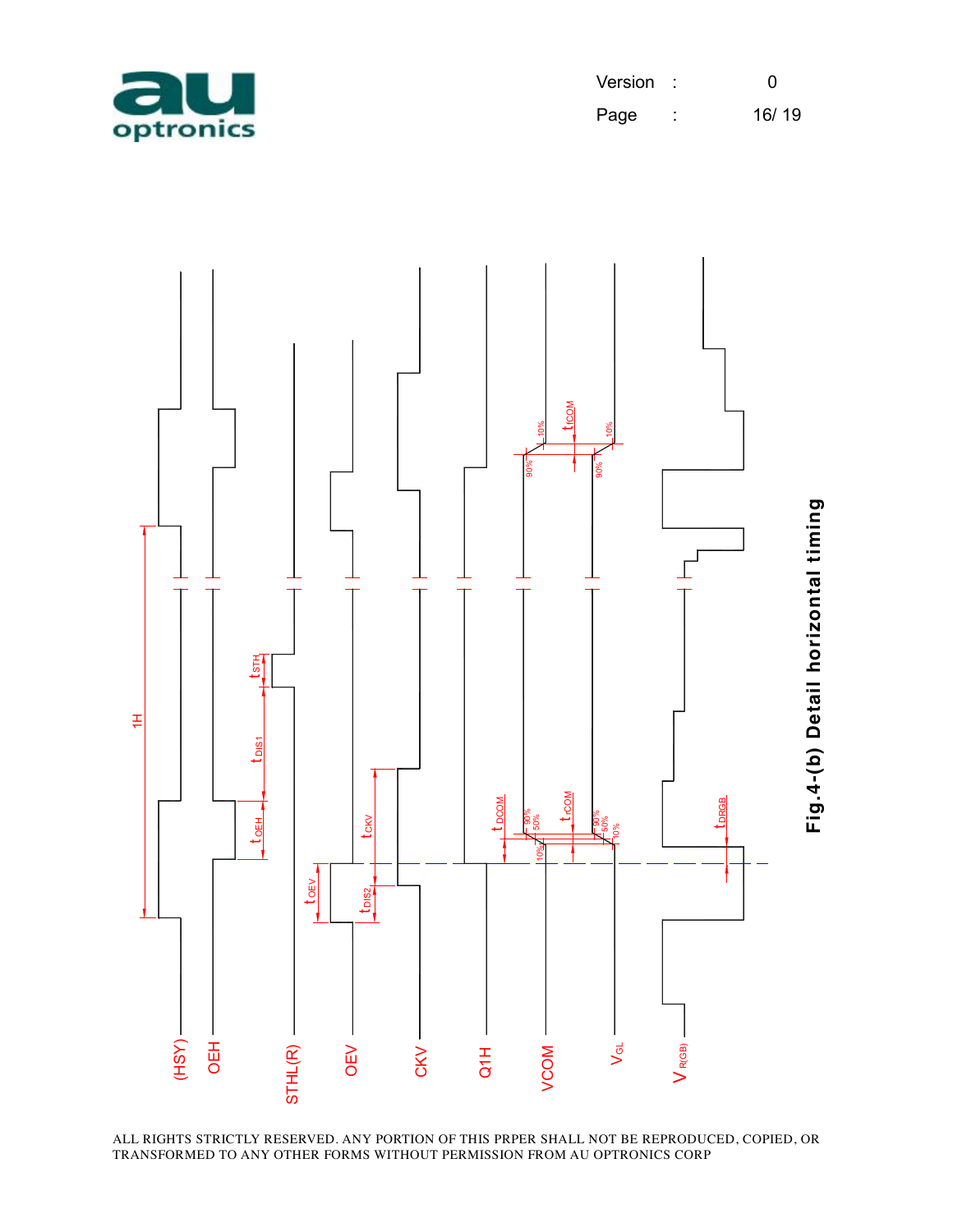

| Version |   | O     |
|---------|---|-------|
| Page    | ٠ | 17/19 |



**Fig.5 V ertic al s hift clo c k timin g**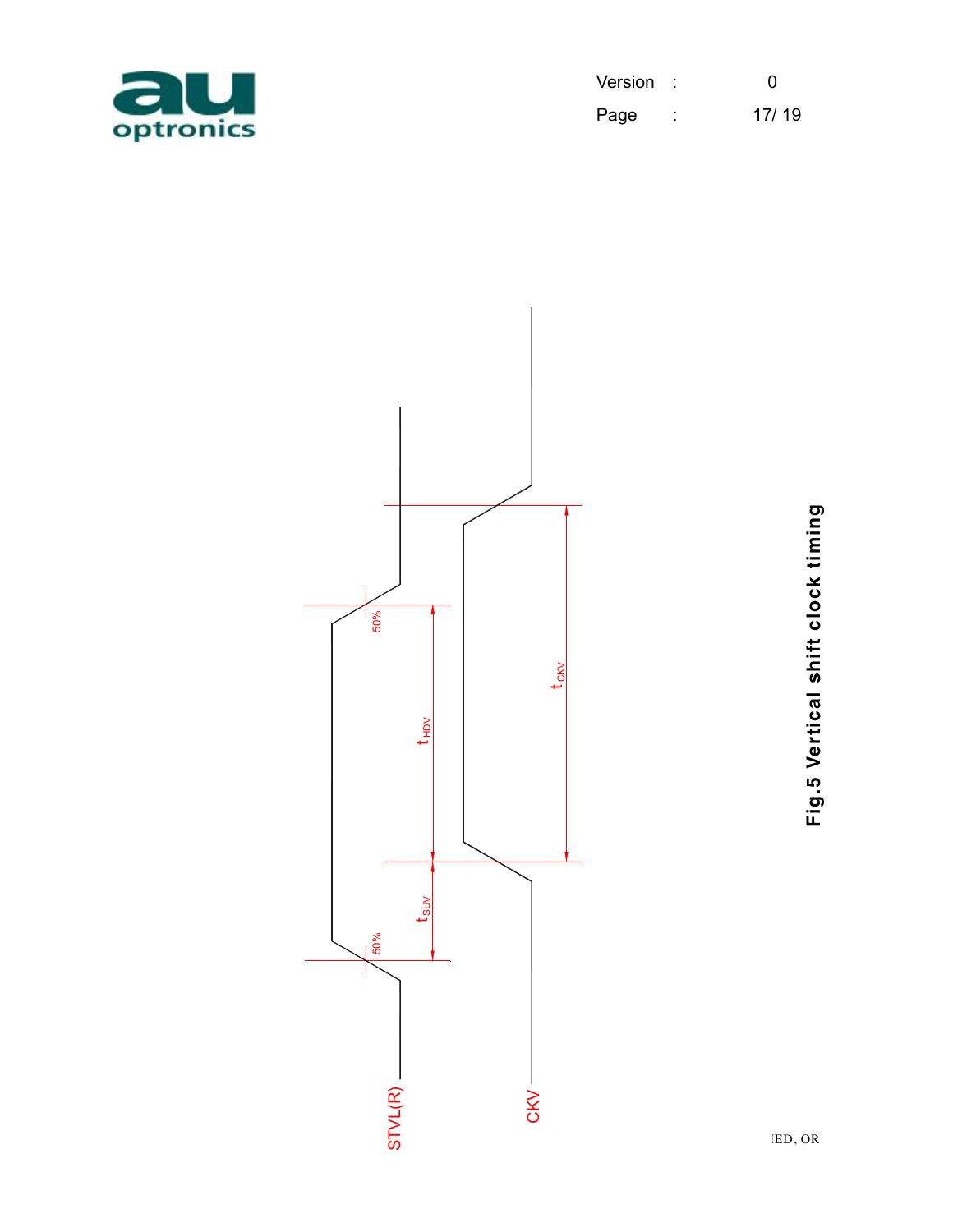

| Version | O     |
|---------|-------|
| - - -   | 10110 |

Page : 18/ 19